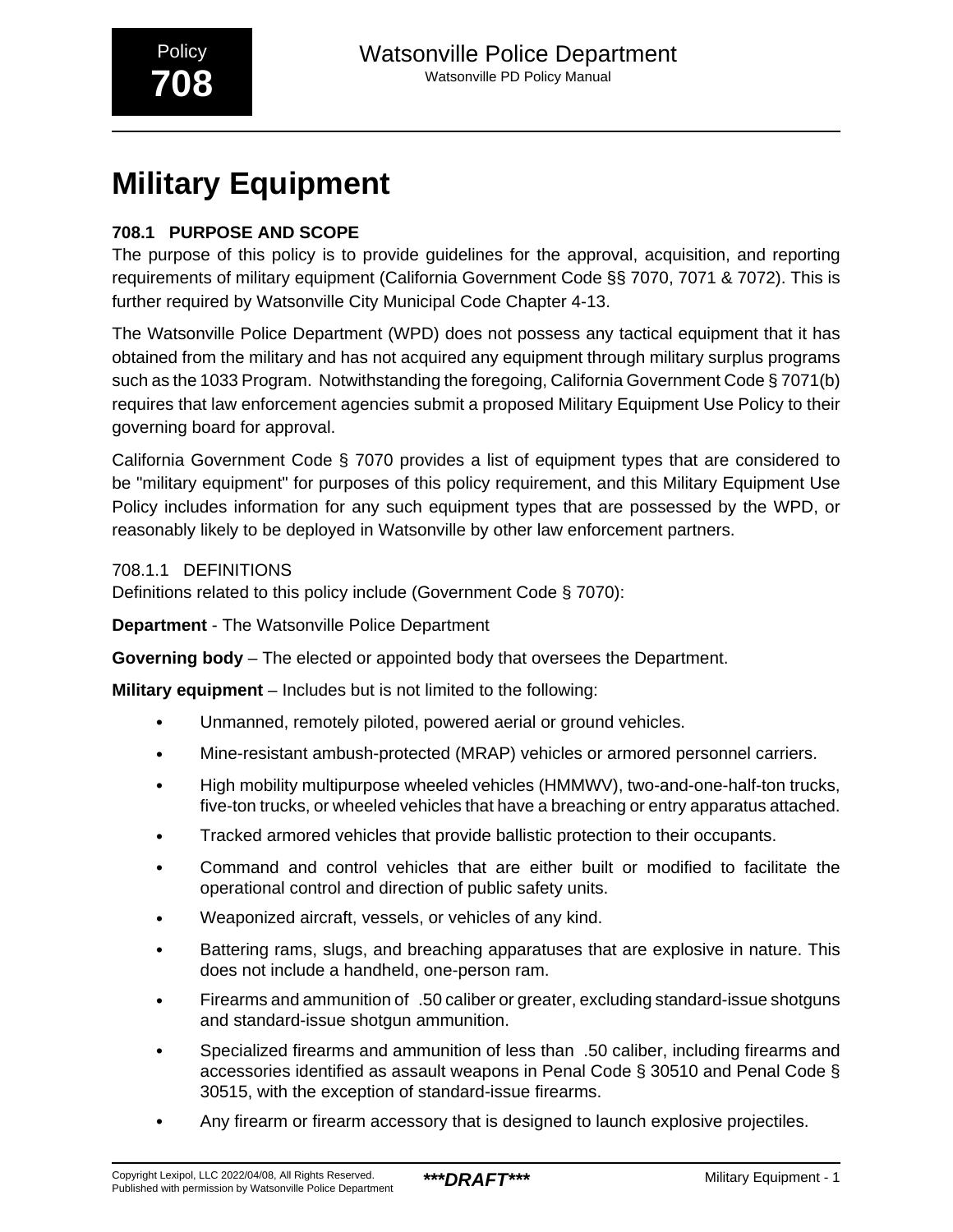Watsonville PD Policy Manual

- Noise-flash diversionary devices and explosive breaching tools.
- Munitions containing tear gas or OC, excluding standard, service-issued handheld pepper spray.
- TASER® Shockwave, microwave weapons, water cannons, and long-range acoustic devices (LRADs).
- Kinetic energy weapons and munitions.
- Any other equipment as determined by a governing body or a state agency to require additional oversight.
- "Military Equipment" does not include general equipment not designated as prohibited or controlled by the federal Defense Logistics Agency.

## **708.2 POLICY**

It is the policy of the Watsonville Police Department that members of this department comply with the provisions of Government Code § 7071 with respect to military equipment.

## **708.3 MILITARY EQUIPMENT COORDINATOR**

The Chief of Police designates the Professional Standards Division Captain to act as the military equipment coordinator. The responsibilities of the military equipment coordinator include but are not limited to:

- (a) Acting as liaison to the governing body for matters related to the requirements of this policy.
- (b) Identifying department equipment that qualifies as military equipment in the current possession of the Department, or the equipment the Department intends to acquire that requires approval by the governing body.
- (c) Conducting an inventory of all military equipment at least annually.
- (d) Collaborating with any allied agency that may use military equipment within the jurisdiction of Watsonville Police Department (Government Code § 7071).
- (e) Preparing for, scheduling, and coordinating the annual community engagement meeting to include:
	- 1. Publicizing the details of the meeting.
	- 2. Preparing for public questions regarding the department's funding, acquisition, and use of equipment.
- (f) Preparing the annual military equipment report for submission to the Chief of Police and ensuring that the report is made available on the department website (Government Code § 7072).
- (g) Coordinating the process for a person to register a complaint, concern, or question about the use of a type of military equipment. The Department will respond promptly. A complaint, concern, or question related to Military Equipment utilization by the Watsonville Police Department can be made: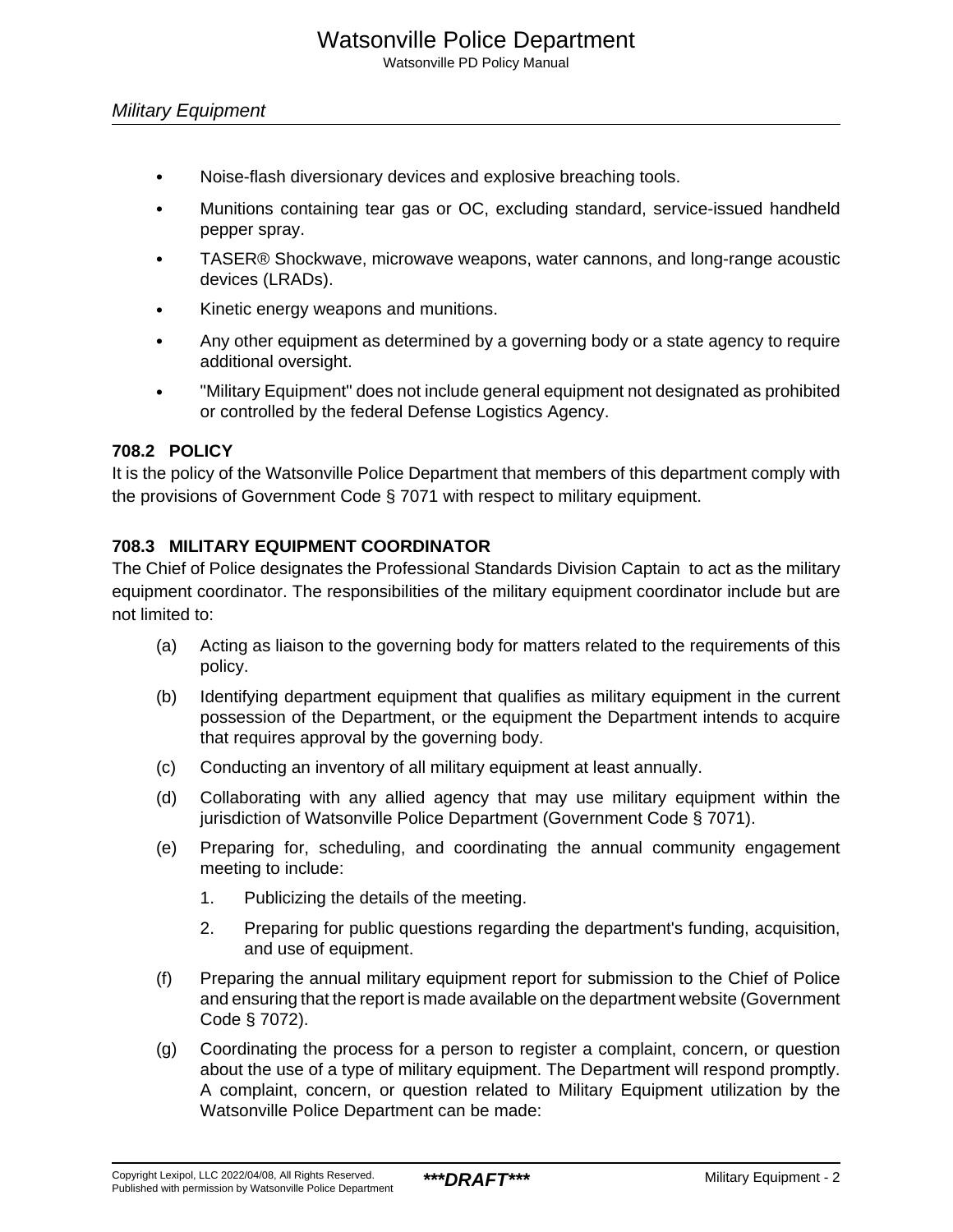Watsonville PD Policy Manual

- 1. Via email to: Police@CityofWatsonville.org
- 2. Via phone call to: (831) 768-3399
- 3. Via mail sent to: Watsonville Police Department; Attn: Military Equipment Coordinator; 215 Union Street: Watsonville, CA 95076

## **708.4 APPROVAL**

1. The Chief of Police or the authorized designee shall obtain approval from the governing body by way of an ordinance adopting the military equipment policy. As part of the approval process, the Chief of Police or the authorized designee shall ensure the proposed military equipment policy is submitted to the governing body and is available on the department website at least 30 days prior to any public hearing concerning the military equipment at issue (Government Code § 7071). The military equipment policy must be approved by the governing body prior to engaging in any of the following (Government Code § 7071):

- (a) Requesting military equipment made available pursuant to 10 USC § 2576a.
- (b) Seeking funds for military equipment, including but not limited to applying for a grant, soliciting or accepting private, local, state, or federal funds, in-kind donations, or other donations or transfers.
- (c) Acquiring military equipment either permanently or temporarily, including by borrowing or leasing.
- (d) Collaborating with another law enforcement agency in the deployment or other use of military equipment within the jurisdiction of this department.
- (e) Using any new or existing military equipment for a purpose, in a manner, or by a person not previously approved by the governing body.
- (f) Soliciting or responding to a proposal for, or entering into an agreement with, any other person or entity to seek funds for, apply to receive, acquire, use, or collaborate in the use of military equipment.
- (g) Acquiring military equipment through any means not provided above.

2. The military equipment use policy, and any amendments thereto, shall be approved by the governing body in accordance with Chapter 12.8 of Division 7 of Title 1 of the Government Code, if the governing body determines all of the following (Government Code  $\S$  7071(d)(1)):

- (a) The military equipment is necessary because there is no reasonable alternative that can achieve the same objective of officer and civilian safety.
- (b) The proposed military equipment use policy will safeguard the public's welfare, safety, civil rights, and civil liberties.
- (c) If purchasing the equipment, the equipment is reasonably cost effective compared to available alternatives that can achieve the same objective of officer and civilian safety.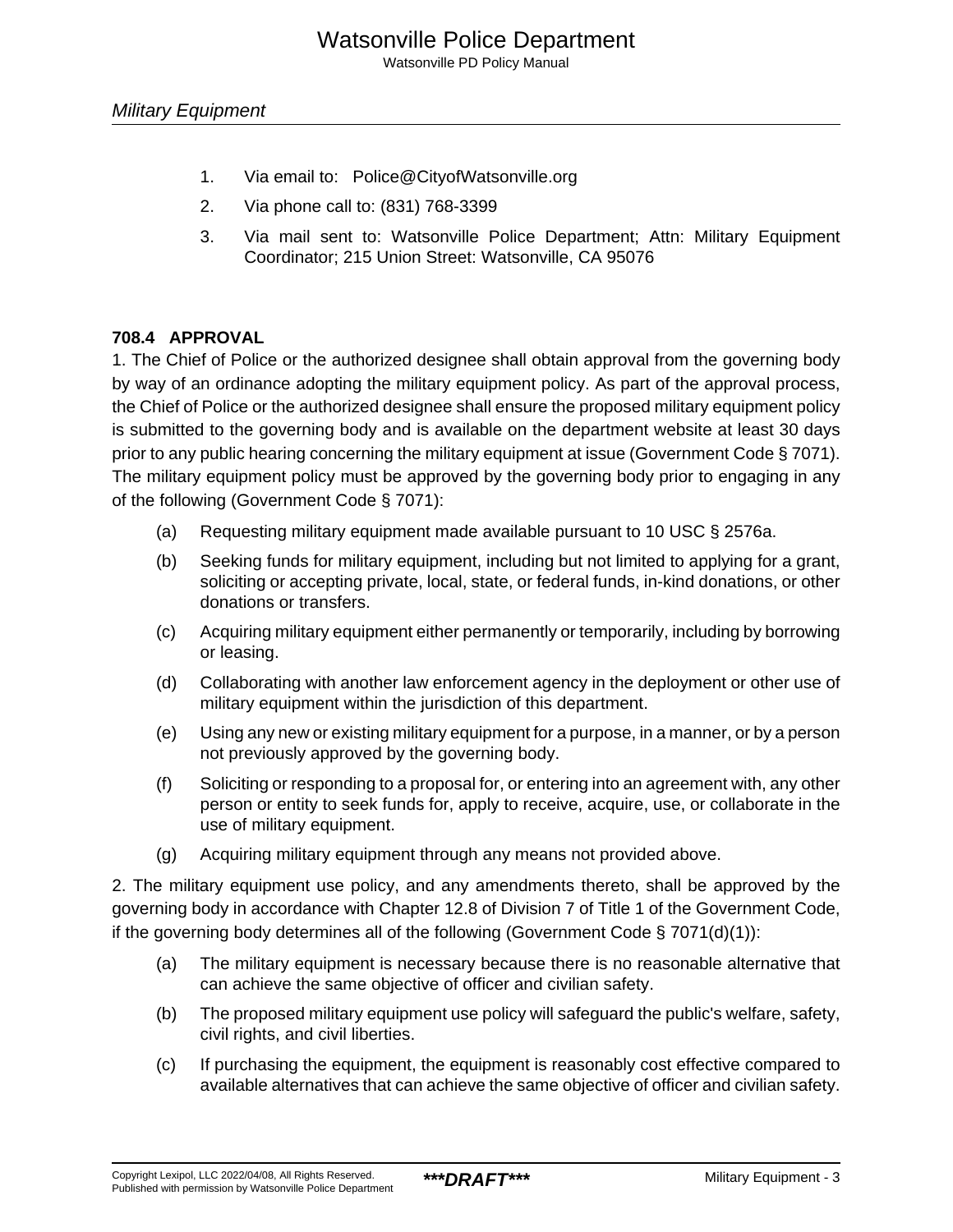(d) Prior military equipment use complied with the military equipment use policy that was in effect at the time, or if prior uses did not comply with the accompanying military equipment use policy, corrective action has been taken to remedy nonconforming uses and ensure future compliance.

3. The military equipment use policy shall be reviewed and approved by the governing body at least annually through the adoption of a resolution. In the absence of such review and approval, the military equipment use policy shall expire one (1) year from the last approval date.

4. As part of the annual review, or from time to time as may be needed, the military equipment use policy may be amended through the adoption of a resolution by the governing body.

## **708.5 COORDINATION WITH OTHER JURISDICTIONS**

Military equipment used by any member of this Department shall be approved for use and in accordance with this Departmental policy. Military equipment used by other jurisdictions that are providing mutual aid to this Department, or otherwise engaged in a law enforcement operation in this jurisdiction, shall comply with their respective military equipment use policies in rendering mutual aid.

## **708.6 ANNUAL REPORT**

Upon approval of a military equipment policy, the Chief of Police or the authorized designee should submit a military equipment report to the governing body for each type of military equipment approved within one year of approval, and annually thereafter for as long as the military equipment is available for use (Government Code § 7072).

The Chief of Police or the authorized designee should also make each annual military equipment report publicly available on the department website for as long as the military equipment is available for use. The report shall include all information required by Government Code § 7072 for the preceding calendar year for each type of military equipment in department inventory.

## **708.7 COMMUNITY ENGAGEMENT**

Within 30 days of submitting and publicly releasing the annual report, the Department shall hold at least one well-publicized and conveniently located community engagement meeting, at which the Department should discuss the report and respond to public questions regarding the funding, acquisition, or use of military equipment.

## **708.8 MILITARY EQUIPMENT INVENTORY**

The attached list is divided into two sections.

Section One - lists qualifying equipment that is owned and/or utilized by the Watsonville Police **Department** 

Section Two - lists qualifying equipment that the Watsonville Police Department will be procuring, with anticipated dates of procurement.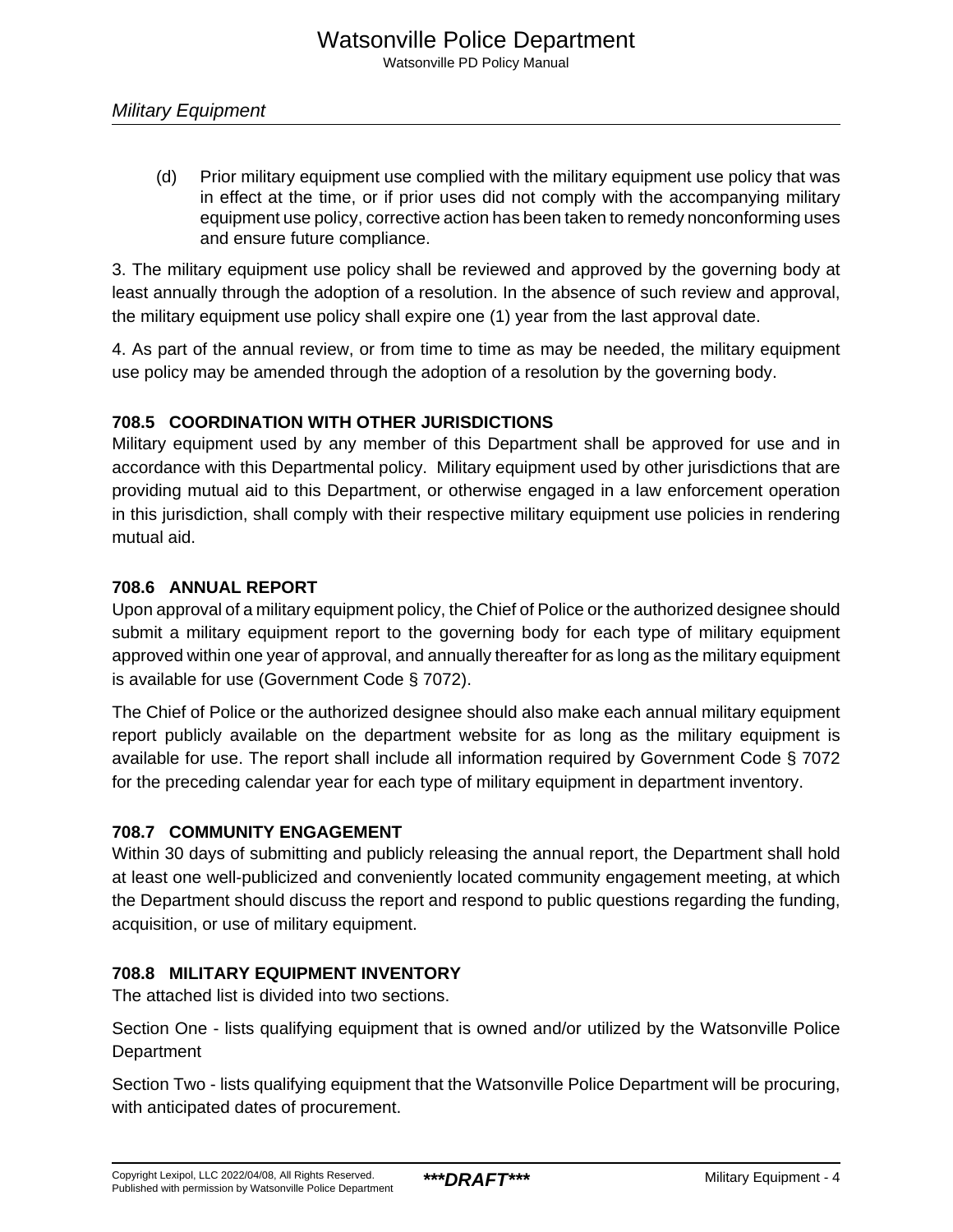## Watsonville Police Department

Watsonville PD Policy Manual

Military Equipment

[See attachment: WPD Military Equipment Inventory.pdf](#page-6-0)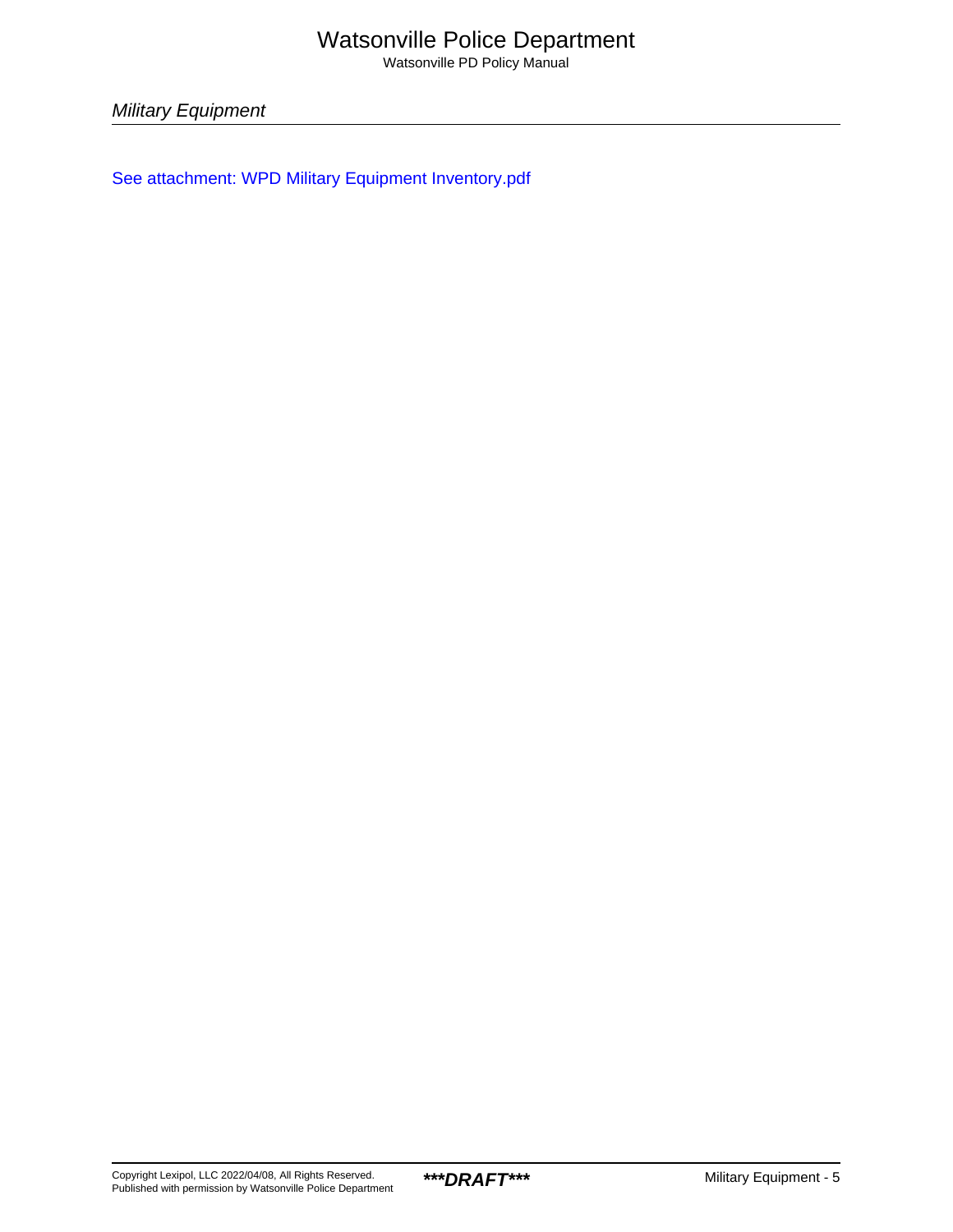## **Attachments**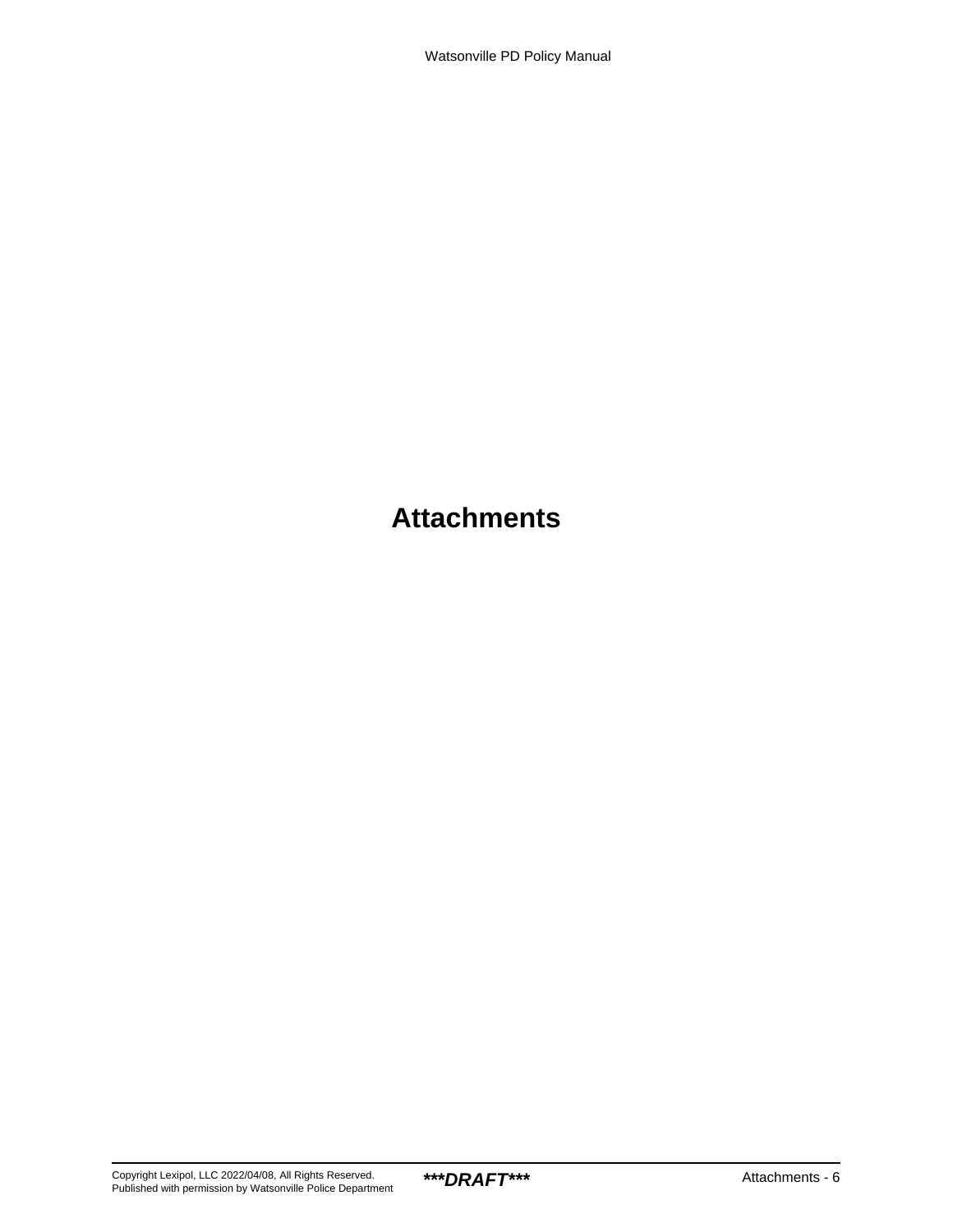## <span id="page-6-0"></span>**WPD Military Equipment Inventory.pdf**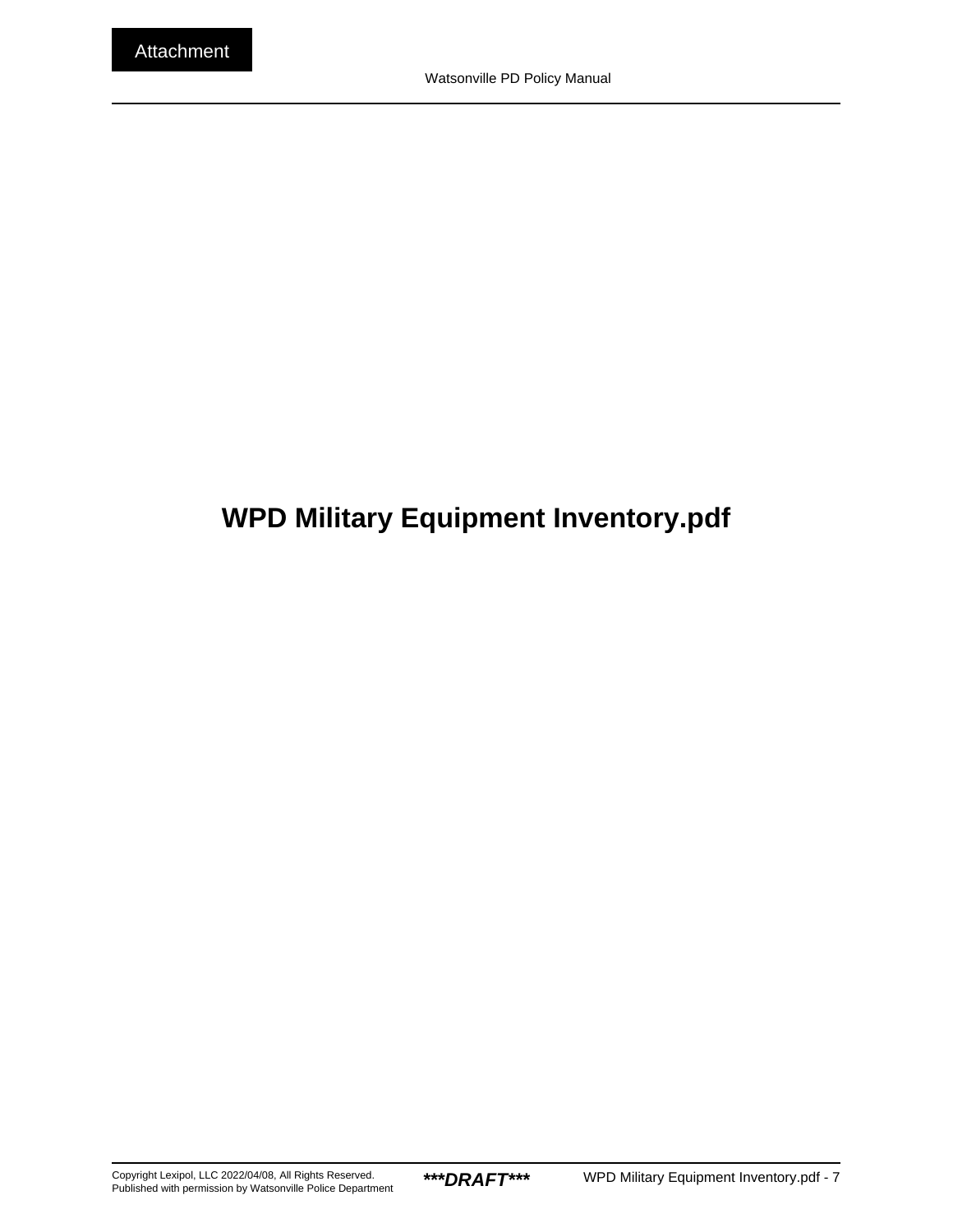Section One – Lists qualifying equipment that is owned and/or utilized by the Watsonville Police Department.

\_\_\_\_\_\_\_\_\_\_\_\_\_\_\_\_\_\_\_\_\_\_\_\_\_\_\_\_\_\_\_\_\_\_\_\_\_\_\_\_\_\_\_\_\_\_\_\_\_\_\_\_\_\_\_\_\_\_\_\_\_\_\_\_\_\_\_\_\_\_\_\_\_\_\_\_\_\_\_\_\_\_\_\_\_

#### 1. Section 1 – Unmanned, remotely piloted, ground vehicle (updated 4/6/22)

#### a. Description, quantity, capabilities, and purchase cost:

Throwbot XT. Cost: \$15,000. Quantity: 1. The 1.2-Lb Micro-Robot provides both video and audio reconnaissance capabilities. The Throwbot XT is a throwable, mobile microrobot that provides both audio and video reconnaissance of dangerous environments.

#### b. Purpose:

To quickly gain situational awareness during high-risk operations. To help locate armed subjects, confirm the presence of hostages or innocent civilians, and reveal the layout of rooms.

#### c. Authorized Use:

This device may be used when a subject is barricaded or hiding, when hostages are present, or when it would be unsafe for an officer to enter a structure to obtain tactical information.

#### d. Expected Lifespan:

10-15 years.

#### e. Fiscal Impact:

The only fiscal impact would be replacement or repair cost. WPD has had this device since 2017 and have no related costs.

#### f. Training:

All operators must complete user training. Operators must demonstrate the ability to operate it safely and effectively.

#### g. Legal and Procedural Rules:

It is the policy of this agency to utilize the Throwbot only for official law enforcement purposes, and in a manner that respects the privacy of our community, pursuant to State and Federal law.

#### 2. Section 10 – Specialized Firearms and Ammunition

#### a. Description, quantity, capabilities, and purchase cost:

The Department Issued Colt LE6920 Carbine is a Gas Operated Semi-Auto rifle. Cost: \$1,200 each. Quantity: 17. This rifle is chambered in 5.56 NATO (M4), with adjustable stock, featuring a monolithic upper receiver, 16" barrel, Surefire flash hider and Surefire sound suppressor. These rifles are standard issue service weapons for our officers and therefore exempted from this Military Equipment Use Policy per California Government Code §7070(c)(10). They have been included in this document in the interest of transparency.

#### b. Purpose:

Situations where the officer reasonably anticipates an armed encounter. When an officer is faced with a situation that may require the delivery of accurate and effective fire at long range.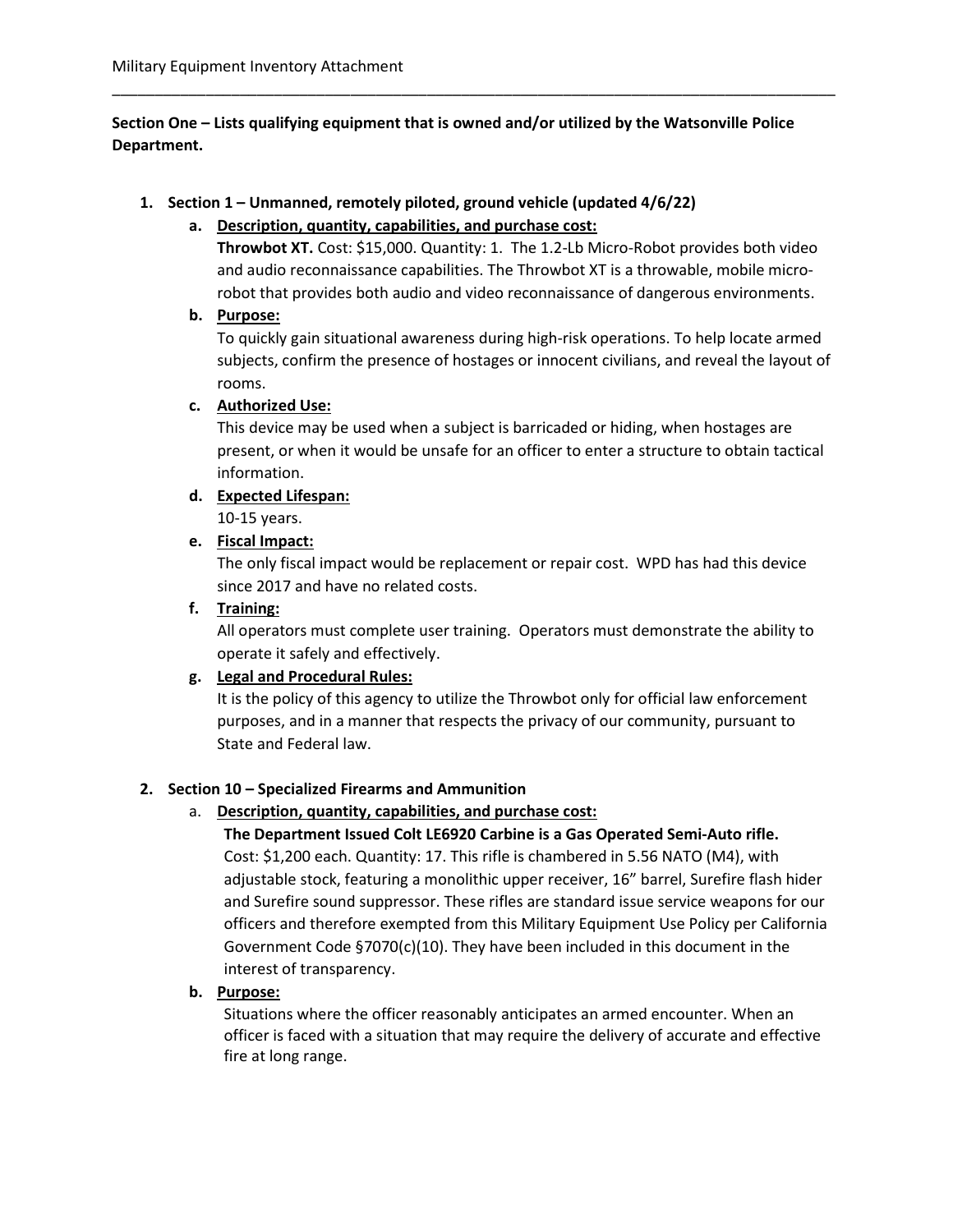## c. Authorized Use:

Officers may deploy the patrol rifle in any circumstance where the officer can articulate a reasonable expectation that the rifle may be needed. Examples of some general guidelines for deploying the patrol rifle may include, but are not limited to:

\_\_\_\_\_\_\_\_\_\_\_\_\_\_\_\_\_\_\_\_\_\_\_\_\_\_\_\_\_\_\_\_\_\_\_\_\_\_\_\_\_\_\_\_\_\_\_\_\_\_\_\_\_\_\_\_\_\_\_\_\_\_\_\_\_\_\_\_\_\_\_\_\_\_\_\_\_\_\_\_\_\_\_\_\_

- Situations where an officer reasonably expects the need to meet or exceed a suspect's firepower.
- When an officer reasonably believes that there may be a need to deliver fire on a barricaded suspect or a suspect with a hostage.
- When an officer reasonably believes that a suspect may be wearing body armor.
- When authorized or requested by a supervisor.
- When needed to euthanize an animal.

## d. Expected Lifespan:

10 years

e. Fiscal Impact:

Yearly maintenance and repair cost averages \$2000.

## f. Training:

Officers must complete a CA POST certified 16-hour patrol rifle course and semi-annual department firearms training and qualifications as required by law and policy. WPD provides a 20-hour CA POST certified training.

g. Legal and Procedural Rules: WPD Policy 300, 432

#### 3. Section 10 – Specialized Firearms and Ammunition

- a. Description, quantity, capabilities, and purchase cost: Spartan Precision Bolt Action Rifle .308 cal. Cost: \$5,550.00 each. Quantity: 4. The rifle is a bolt-action .308 caliber rifle used by the Special Response Unit sniper team.
- b. Purpose: To be used as precision weapons to address a threat with more precision and/or greater distances than a handgun, if present and feasible.
- c. Authorized Use: Officers may deploy the patrol rifle in any circumstance where the officer can articulate a reasonable expectation that the rifle may be needed. Examples of some general guidelines for deploying the patrol rifle may include, but are not limited to:
	- Situations where an officer reasonably expects the need to meet or exceed a suspect's firepower.
	- When an officer reasonably believes that there may be a need to deliver fire on a barricaded suspect or a suspect with a hostage.
	- When an officer reasonably believes that a suspect may be wearing body armor.
	- When authorized or requested by a supervisor.
- d. Expected Lifespan:

15 years

## e. Fiscal Impact:

Annual maintenance cost of approximately \$100 per rifle. \$400.

f. Training: Prior to using a rifle, officers must be certified by POST instructors in the operation of the rifle by attending a 40-hour training course. Additionally, all members that operate this rifle are required to pass a range qualification four times each year.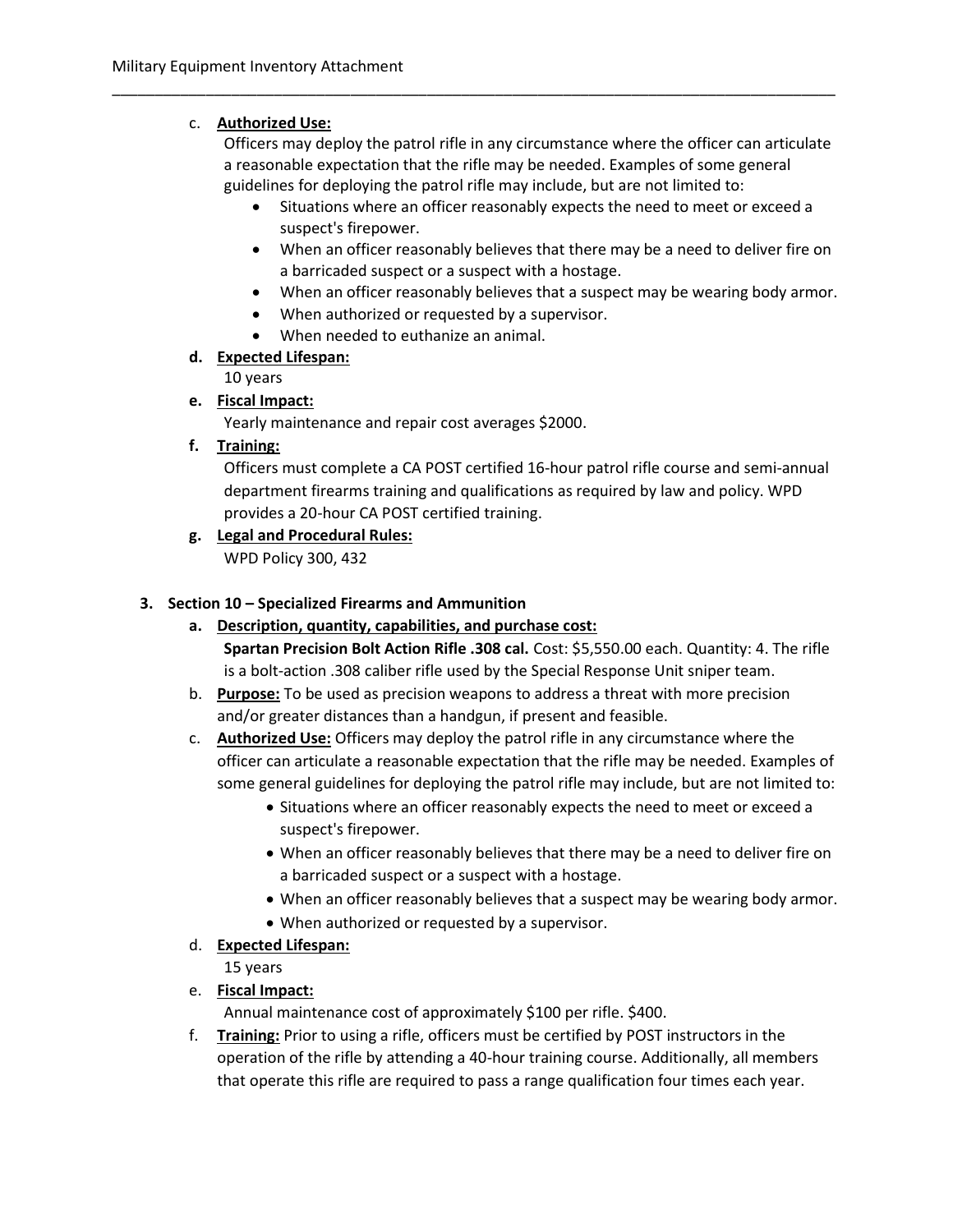## g. Legal and Procedural Rules:

Use is established under WPD's Policy 300. It is the policy of this agency to utilize rifles only for official law enforcement purposes, and pursuant to State and Federal law regarding the use of force.

\_\_\_\_\_\_\_\_\_\_\_\_\_\_\_\_\_\_\_\_\_\_\_\_\_\_\_\_\_\_\_\_\_\_\_\_\_\_\_\_\_\_\_\_\_\_\_\_\_\_\_\_\_\_\_\_\_\_\_\_\_\_\_\_\_\_\_\_\_\_\_\_\_\_\_\_\_\_\_\_\_\_\_\_\_

#### 4. Section 10 – Specialized Firearms and Ammunition

#### a. Description, quantity, capabilities, and purchase cost:

Daniel Defense V3 Semi-Auto Rifle .308 cal. Cost: \$0 each (retained for Department use from Evidence Unit). Quantity: 1. The rifle is a semi-automatic .308 caliber rifle used by the Special Response Unit sniper team.

#### b. Purpose:

To be used as precision weapons to address a threat with more precision and/or greater distances than a handgun, if present and feasible.

#### c. Authorized Use:

Officers may deploy the patrol rifle in any circumstance where the officer can articulate a reasonable expectation that the rifle may be needed. Examples of some general guidelines for deploying the patrol rifle may include, but are not limited to:

- Situations where an officer reasonably expects the need to meet or exceed a suspect's firepower.
- When an officer reasonably believes that there may be a need to deliver fire on a barricaded suspect or a suspect with a hostage.
- When an officer reasonably believes that a suspect may be wearing body armor.
- When authorized or requested by a supervisor.

## d. Expected Lifespan:

15 years

## e. Fiscal Impact:

Annual maintenance cost of approximately \$100 per rifle. \$100.

#### f. Training:

Officers must complete a CA POST certified 16-hour patrol rifle course and semi-annual department firearms training and qualifications as required by law and policy. WPD provides a 20-hour POST certified training.

## g. Legal and Procedural Rules:

Use is established under WPD's Policy 300. It is the policy of this agency to utilize rifles only for official law enforcement purposes, and pursuant to State and Federal law regarding the use of force.

## 5. Section 10 – Specialized Firearms and Ammunition

## a. Description, quantity, capabilities, and purchase cost:

Hornady 308 168gr AMAX TAP 20 250. Cost: \$19.50 x box of 20. Quantity: 1800. The 168 gr. A-MAX® bullet is a traditional match grade bullet with the performance advantages of a polymer tip. This bullet demonstrates an increase in penetration and retained weight over the 155 gr. A-MAX® bullet. Standard barrier performance is exemplary and this load demonstrates controlled and impressive soft tissue expansion without over penetration. The Hornady® 168 gr. A-MAX® TAP Precision® offers industry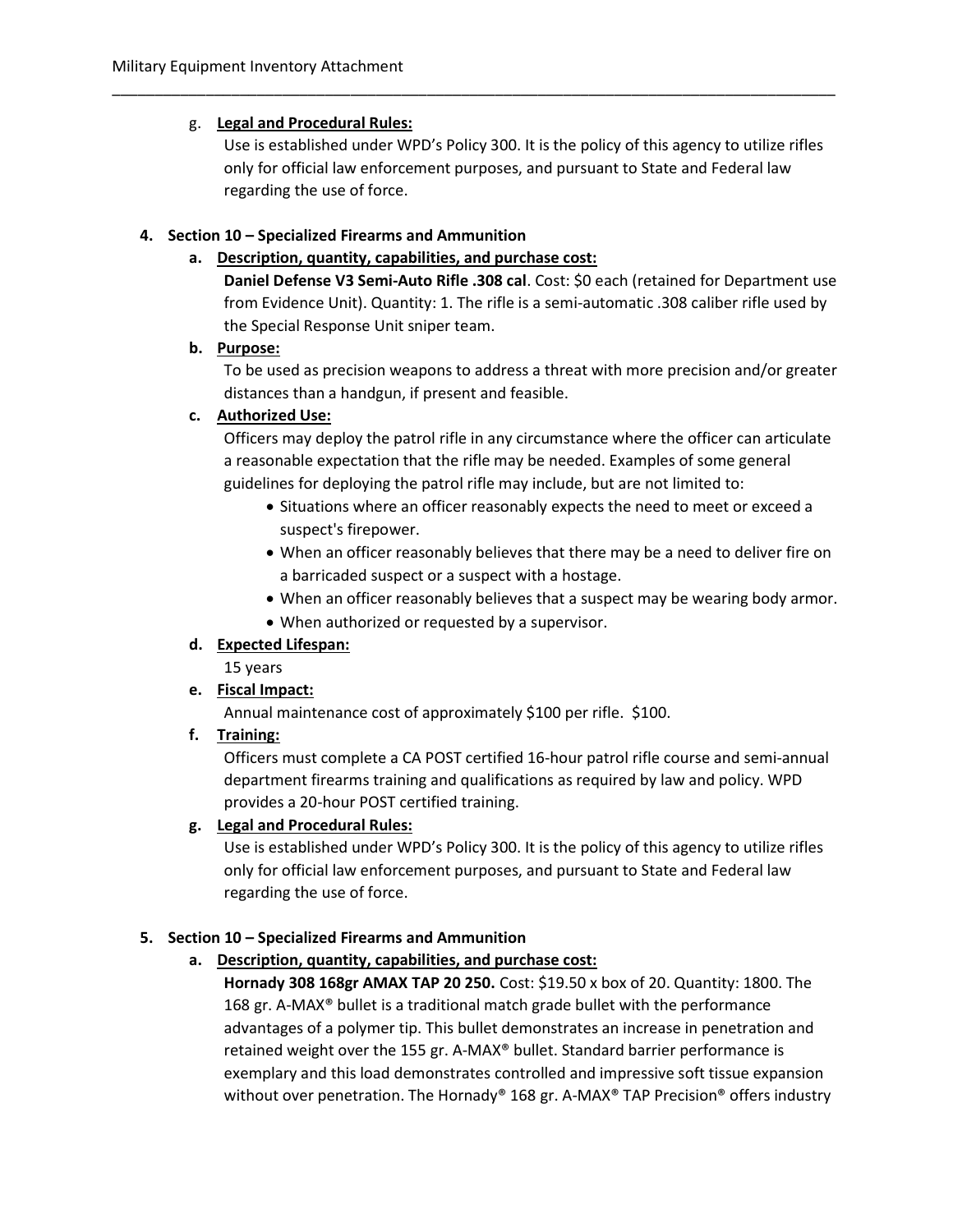leading all-around performance for law enforcement precision marksmen providing the ability to stop a threat.

#### b. Purpose:

To be used with precision weapons to address a threat with more precision and/or greater distances than a handgun, if present and feasible.

\_\_\_\_\_\_\_\_\_\_\_\_\_\_\_\_\_\_\_\_\_\_\_\_\_\_\_\_\_\_\_\_\_\_\_\_\_\_\_\_\_\_\_\_\_\_\_\_\_\_\_\_\_\_\_\_\_\_\_\_\_\_\_\_\_\_\_\_\_\_\_\_\_\_\_\_\_\_\_\_\_\_\_\_\_

#### c. Authorized Use:

Use is established under WPD's Policy 300. It is the policy of this agency to utilize rifles only for official law enforcement purposes, and pursuant to State and Federal law regarding the use of force.

d. Expected Lifespan:

No expiration date.

#### e. Fiscal Impact:

No annual maintenance cost. Replacement cost for training is about \$640 each year.

#### f. Training:

Officers must complete a CA POST certified 16-hour patrol rifle course and semi-annual department firearms training and qualifications as required by law and policy. WPD provides a 20-hour POST certified training.

#### g. Legal and Procedural Rules:

Use is established under WPD's Policy 300. It is the policy of this agency to utilize rifles only for official law enforcement purposes, and pursuant to State and Federal law regarding the use of force.

#### 6. Section 10 – Specialized Firearms and Ammunition

#### a. Description, quantity, capabilities, and purchase cost:

Federal Cartridge .308 Win Tactical Bonded Tip 168 Grain Duty Ammunition. Cost: \$69.99 x box of 20. Quantity: 400. Federal Cartridge .308 Win Tactical Bonded Tip 168 Grain Duty Ammunition is made exclusively for law enforcement and achieves accuracy and terminal performance unmatched by any other ammunition. Designed to defeat the toughest barriers with minimal deflection, Tactical Bonded Tip ammo has quickly become the choice for some of the most intense conditions.

#### b. Purpose:

To be used with precision weapons to address a threat with more precision and/or greater distances than a handgun, if present and feasible

#### c. Authorized Use:

Use is established under WPD's Policy 300. It is the policy of this agency to utilize rifles only for official law enforcement purposes, and pursuant to State and Federal law regarding the use of force

#### d. Expected Lifespan:

No expiration date.

#### e. Fiscal Impact:

No annual maintenance cost. Replacement cost for training is about \$280 each year.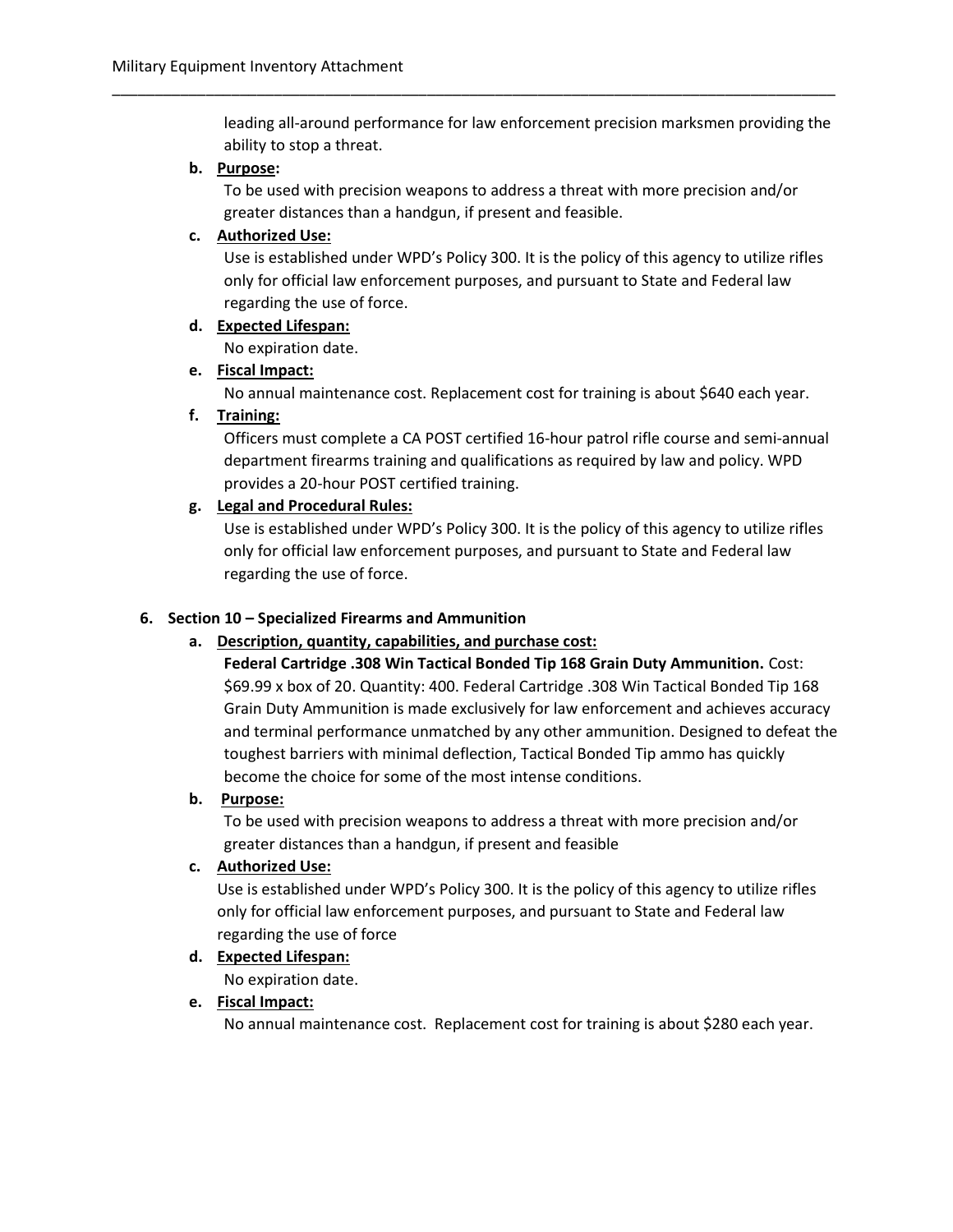## f. Training:

Officers must complete a CA POST certified 16-hour patrol rifle course and semi-annual department firearms training and qualifications as required by law and policy. WPD provides a 20-hour POST certified training.

## g. Legal and Procedural Rules:

Use is established under WPD's Policy 300. It is the policy of this agency to utilize rifles only for official law enforcement purposes, and pursuant to State and Federal law regarding the use of force.

## 7. Section 11 – Firearm or firearm accessory that is designated to launch explosive projectiles

\_\_\_\_\_\_\_\_\_\_\_\_\_\_\_\_\_\_\_\_\_\_\_\_\_\_\_\_\_\_\_\_\_\_\_\_\_\_\_\_\_\_\_\_\_\_\_\_\_\_\_\_\_\_\_\_\_\_\_\_\_\_\_\_\_\_\_\_\_\_\_\_\_\_\_\_\_\_\_\_\_\_\_\_\_

## a. Description, quantity, capabilities, and purchase cost:

Remington 870, pump action shotgun. Cost: \$454. Quantity: 2. This shotgun deploys a frangible 12-gauge round. The Remington Model 870 Pump Shotgun is a reliable 12 gauge with double-action bars for smooth pump operation. A steel-lined/grooved foreend provides a stronger grip, while the Flexitab feeding system provides positive and easier cycling.

## b. Purpose:

These are used to quickly dislodge hinges from doors / frames during critical incidents in order to gain entry and provide tactical advantage

## c. Authorized Use:

Circumstances justifying the use of the breaching shotgun may include, but not be limited to:

- Barricaded subject and/or hostage situations
- High-risk warrant services
- Situations wherein the Incident Commander or on-scene Supervisor deems their use necessary to safely resolve the incident.

## d. Expected Lifespan:

25 years

## e. Fiscal Impact:

No yearly maintenance is required. Replacement cost would be the only fiscal impact.

## f. Training:

Special Response Team (SRT) members receive 8-hours of training from certified trainers. Yearly training and qualifications.

## g. Legal and Procedural Rules:

Use is established under WPD's Policy. It is the policy of this agency to utilize these devices only for official law enforcement purposes, and pursuant to State and Federal law regarding the use of force, including the Fourth Amendment of the U.S. Constitution.

## 8. Section 11 – Firearm or firearm accessory that is designated to launch explosive projectiles

a. Description, quantity, capabilities, and purchase cost: Combined Systems Technology Launching cup. Cost \$180 per cup, quantity: 2. Designed for 5200 series grenades. Cups can be attached to any 12-gauge shotgun and the munition launched with our model 2600 launching cartridge.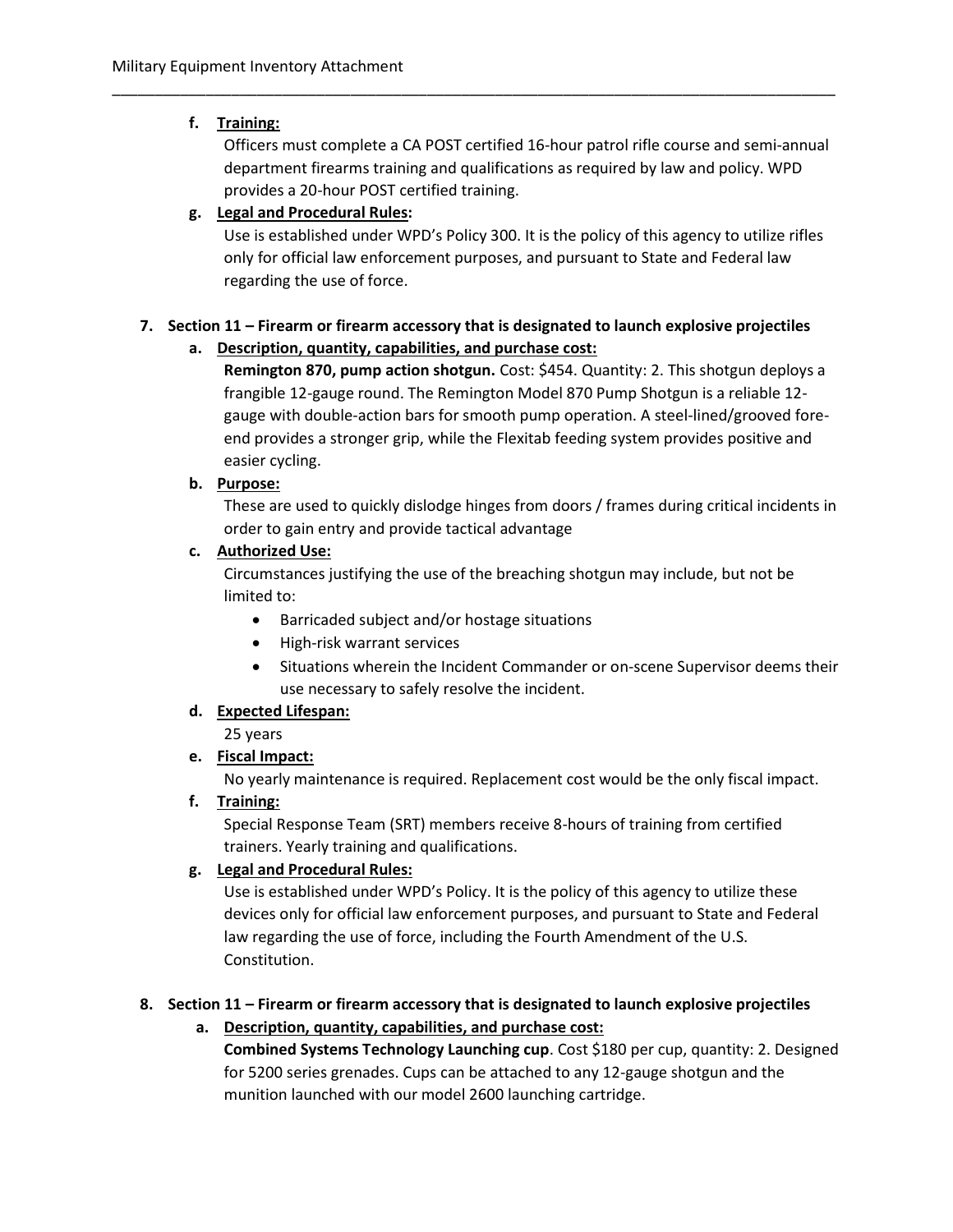## b. Purpose:

To limit the escalation of conflict where employment of lethal force is prohibited or undesirable

\_\_\_\_\_\_\_\_\_\_\_\_\_\_\_\_\_\_\_\_\_\_\_\_\_\_\_\_\_\_\_\_\_\_\_\_\_\_\_\_\_\_\_\_\_\_\_\_\_\_\_\_\_\_\_\_\_\_\_\_\_\_\_\_\_\_\_\_\_\_\_\_\_\_\_\_\_\_\_\_\_\_\_\_\_

## c. Authorized Use:

Tear gas may be used for crowd control, crowd dispersal or against barricaded suspects based on the circumstances. Only the Incident Commander may authorize the delivery and use of tear gas, and only after evaluating all conditions known at the time and determining that such force reasonably appears justified and necessary.

## d. Expected Lifespan:

5 Years

## e. Fiscal Impact:

Annual replacement cost varies based on usage for training and critical incidents. On average about \$360 each year.

## f. Training:

Special Response Team (SRT) members receive 8-hours of training from certified trainers. Yearly training and qualifications.

## g. Legal and Procedural Rules:

Use is established under WPD's Policy. It is the policy of this agency to utilize chemical agents only for official law enforcement purposes, and pursuant to State and Federal law regarding the use of force. WPD Policy 308.

## 9. Section 12 – Noise-flash diversionary devices and explosive breaching tools

## a. Description, quantity, capabilities, and purchase cost: BP2 NFDD (Non-Firing Distraction Device) Straight Delivery Pole with Clamp Head Delivery. Cost: \$1050. Quantity: 1

## b. Purpose

The Pole allows a diversionary device to be mounted to it allowing department members to breach door handles from a relatively safe distance.

## c. Authorized Use:

Circumstances justifying the use of BP2 NFDD may include, but not be limited to:

- Barricaded subject and/or hostage situations
- High-risk warrant services
- Situations wherein the Incident Commander or on-scene Supervisor deems their use necessary to safely resolve the incident.

## d. Expected Lifespan:

25+ years.

## e. Fiscal Impact:

No fiscal impact is anticipated.

## f. Training:

Special Response Team (SRT) members receive 8-hours of training from certified trainers. Yearly training and qualifications.

## g. Legal and Procedural Rules:

Use is established under WPD's Policy. It is the policy of this agency to utilize these devices only for official law enforcement purposes, and pursuant to State and Federal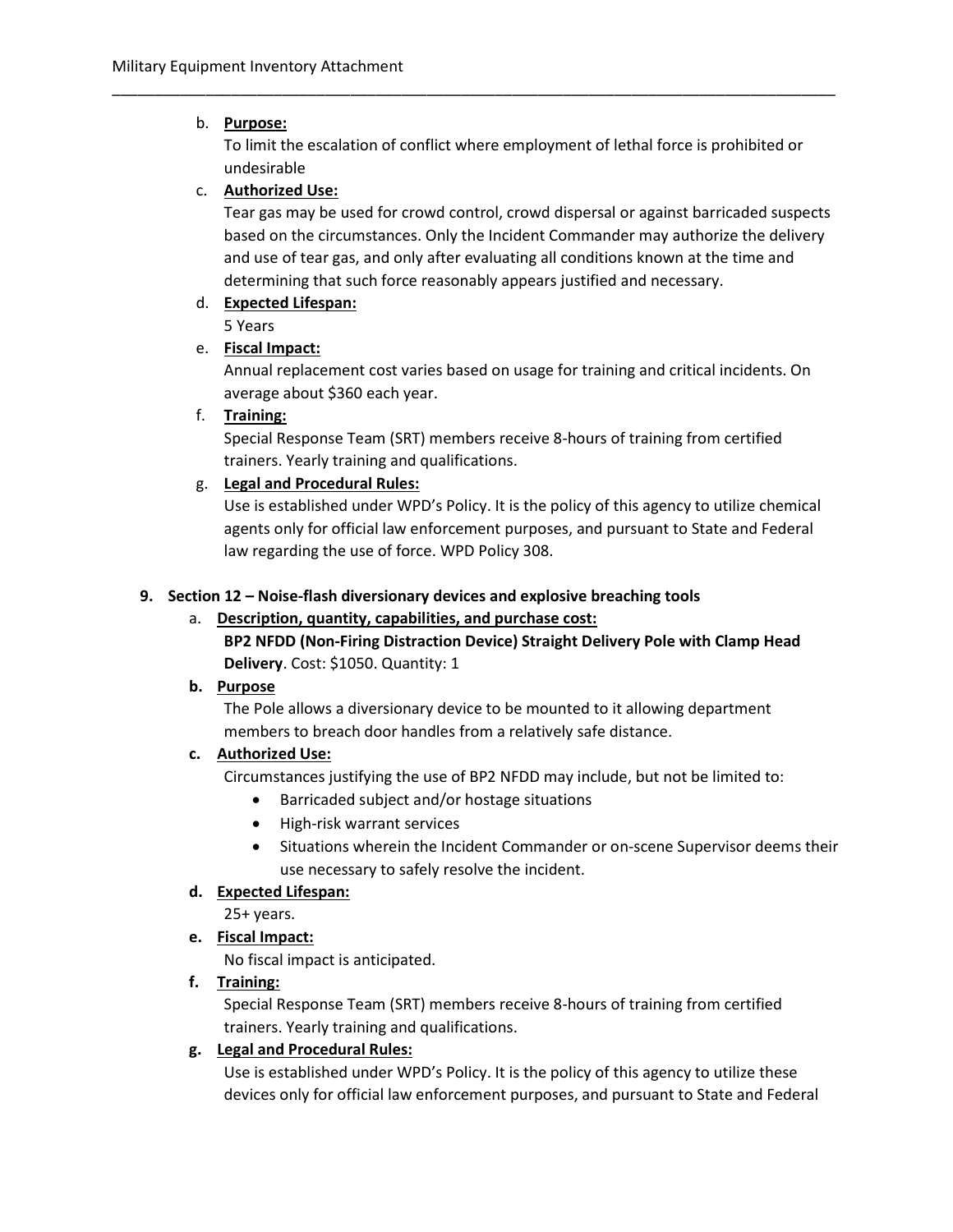law regarding the use of force, including the Fourth Amendment of the U.S. Constitution.

\_\_\_\_\_\_\_\_\_\_\_\_\_\_\_\_\_\_\_\_\_\_\_\_\_\_\_\_\_\_\_\_\_\_\_\_\_\_\_\_\_\_\_\_\_\_\_\_\_\_\_\_\_\_\_\_\_\_\_\_\_\_\_\_\_\_\_\_\_\_\_\_\_\_\_\_\_\_\_\_\_\_\_\_\_

#### 10. Section 12 – Noise-flash diversionary devices and explosive breaching tools

#### a. Description, quantity, capabilities, and purchase cost:

Defense Technology 11-gram, low roll II, non-reloadable distraction device. Cost: \$48.25 each, Quantity: 44. A Noise Flash Diversionary Device (NFDD) is a device that creates a bright flash and loud sound to temporarily divert the attention of subjects in the immediate area.

#### b. Purpose:

NFDD are used to distract and temporarily incapacitate dangerous suspects by overwhelming their senses of vision and hearing. The distraction allows officers to seize a moment of opportunity to take control of high-risk situations. They produce atmospheric overpressure and brilliant white light and, as a result, can cause short-term (6 - 8 seconds) physiological/psychological sensory deprivation to give officers a tactical advantage.

#### c. Authorized Use:

Circumstances justifying the use of flash/sound diversionary devices may include, but not be limited to:

- Barricaded subject and/or hostage situations
- High-risk warrant services
- Discouraging dangerous animals from attacking
- Riotous situations
- Circumstances wherein distraction of violent and/or emotionally disturbed persons and/or those under the influence of alcohol/drugs is believed necessary to facilitate apprehension/custody
- Situations wherein the Incident Commander or on-scene Supervisor deems their use necessary to safely resolve the incident.

#### d. Expected Lifespan:

5 years

#### e. Fiscal Impact:

Annual replacement cost varies based on usage for training and critical incidents. On average about \$200 each year.

f. Training:

Special Response Team (SRT) members receive 8-hours of training from certified trainers. Yearly training and qualifications.

#### g. Legal and Procedural Rules:

Use is established under WPD's Policy. It is the policy of this agency to utilize these devices only for official law enforcement purposes, and pursuant to State and Federal law regarding the use of force. WPD Policy 415.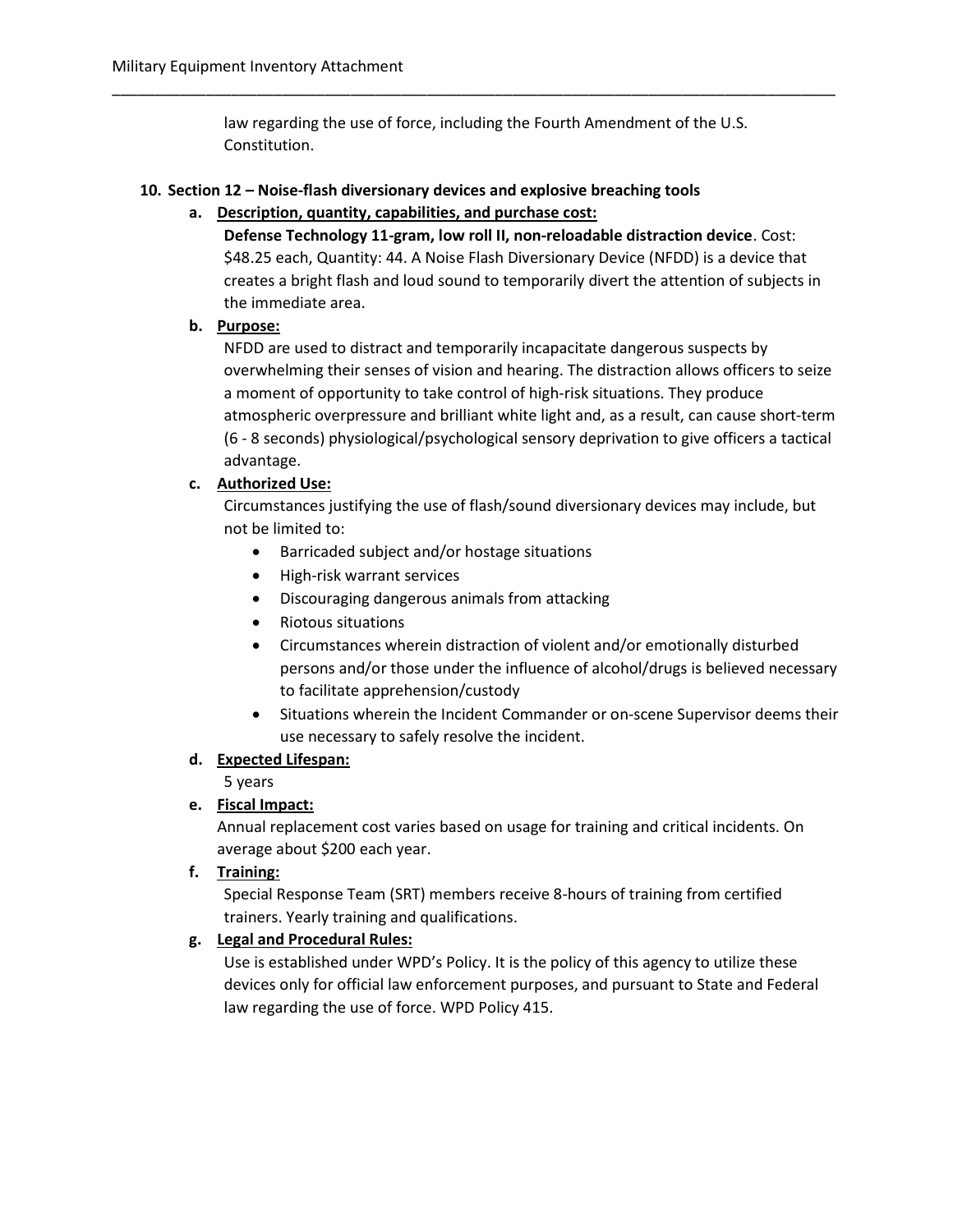## 11. Section 12 - Munitions containing tear gas or OC, excluding standard, service-issued handheld pepper spray.

\_\_\_\_\_\_\_\_\_\_\_\_\_\_\_\_\_\_\_\_\_\_\_\_\_\_\_\_\_\_\_\_\_\_\_\_\_\_\_\_\_\_\_\_\_\_\_\_\_\_\_\_\_\_\_\_\_\_\_\_\_\_\_\_\_\_\_\_\_\_\_\_\_\_\_\_\_\_\_\_\_\_\_\_\_

a. Description, quantity, capabilities, and purchase cost:

Combined Tactical Systems Buffeted Riot CS Smoke. Cost: \$33.49 each. Quantity: 19. The Combined Systems Technology Baffled Riot CS Smoke (Model #5230B) is a pyrotechnic grenade designed for indoor/outdoor use delivering a maximum amount of irritant smoke throughout multiple rooms with minimal risk of fire. It can be hand thrown or launched. CS (2-Chlorobenzylidene Malononitrile) is an irritating agent and lachrymator (irritates the eyes and causes tears to flow).

#### b. Purpose:

To limit the escalation of conflict where employment of lethal force is prohibited or undesirable.

## c. Authorized Use:

Tear gas may be used for crowd control, crowd dispersal or against barricaded suspects based on the circumstances. Only the Incident Commander may authorize the delivery and use of tear gas, and only after evaluating all conditions known at the time and determining that such force reasonably appears justified and necessary.

## d. Expected Lifespan:

5 years

## e. Fiscal Impact:

Annual replacement cost varies based on usage for training and critical incidents. On average about \$100 each year

## f. Training:

Special Response Team (SRT) members receive 8-hours of training from certified trainers. Yearly training and qualifications.

## g. Legal and Procedural Rules:

Use is established under WPD's Policy. It is the policy of this agency to utilize chemical agents only for official law enforcement purposes, and pursuant to State and Federal law regarding the use of force. WPD Policy 308.

## 12. Section 12 - Munitions containing tear gas or OC, excluding standard, service-issued handheld pepper spray.

## a. Description, quantity, capabilities, and purchase cost:

Defense Technology Stinger CS Rubber Ball Grenade. Cost: \$47.20. Quantity: 6. Maximum effect device that delivers 4 stimuli for psychological and physiological effects; rubber pellets, light, sound, and CS. CS (2-Chlorobenzylidene Malononitrile) is an irritating agent and lachrymator (irritates the eyes and causes tears to flow).

#### b. Purpose:

To limit the escalation of conflict where employment of lethal force is prohibited or undesirable. Situations for use of the less lethal weapon systems may include, but are not limited to: Self-destructive, dangerous and/or combative individuals, riot/crowd control and civil unrest incidents, and department training exercises.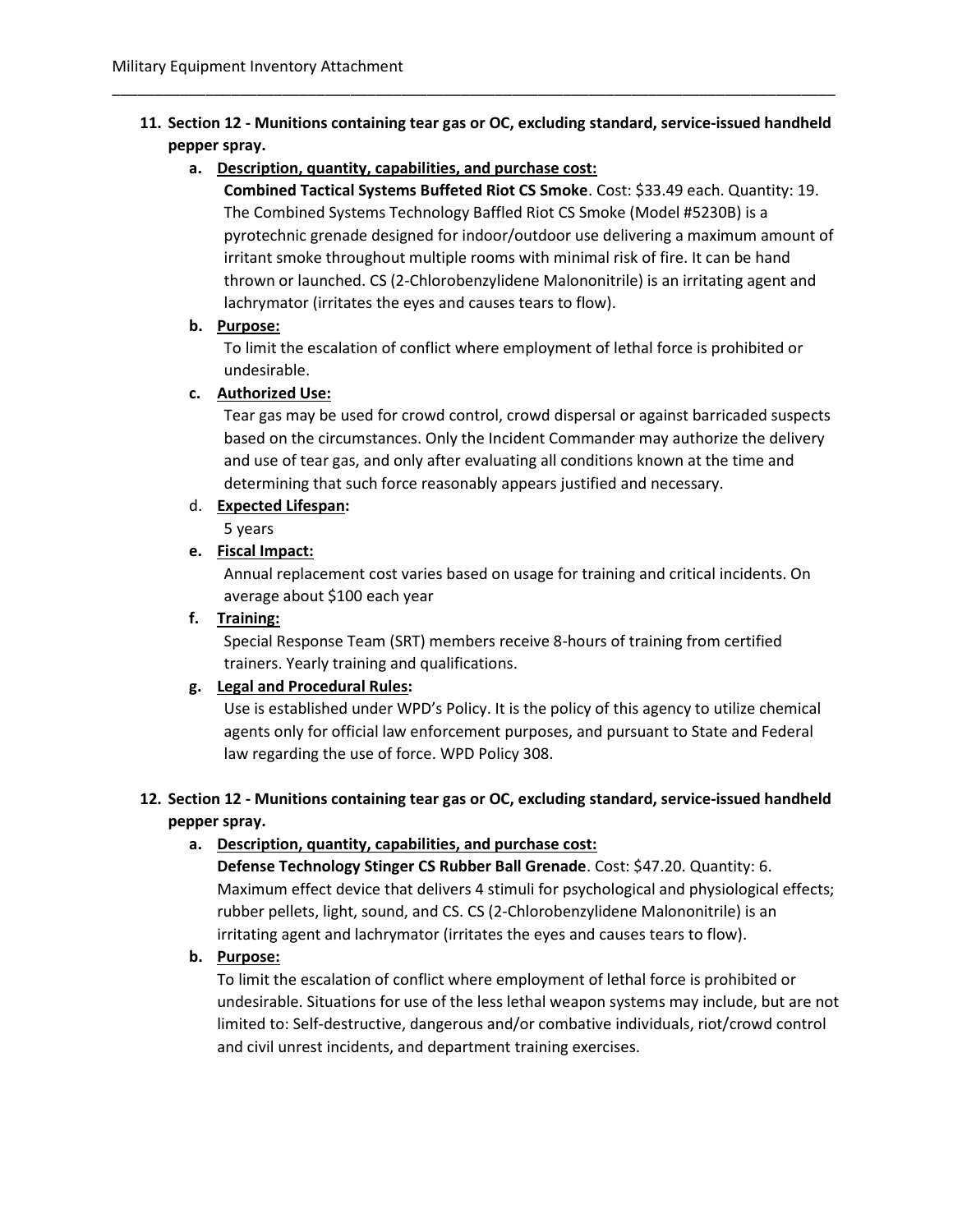#### c. Authorized Use:

Only SRT members who have received training by certified instructors in the use of chemical agents are authorized to use them. Tear gas may be used for crowd control, crowd dispersal or against barricaded suspects based on the circumstances. Only the Incident Commander may authorize the delivery and use of tear gas, and only after evaluating all conditions known at the time and determining that such force reasonably appears justified and necessary.

\_\_\_\_\_\_\_\_\_\_\_\_\_\_\_\_\_\_\_\_\_\_\_\_\_\_\_\_\_\_\_\_\_\_\_\_\_\_\_\_\_\_\_\_\_\_\_\_\_\_\_\_\_\_\_\_\_\_\_\_\_\_\_\_\_\_\_\_\_\_\_\_\_\_\_\_\_\_\_\_\_\_\_\_\_

## d. Expected Lifespan:

5 years

## e. Fiscal Impact:

Annual replacement cost varies based on usage for training and critical incidents.

## f. Training:

Special Response Team (SRT) members receive 8-hours of training from certified trainers. Yearly training and qualifications.

## g. Legal and Procedural Rules:

Use is established under WPD Policy. It is the policy of this agency to utilize chemical agents only for official law enforcement purposes, and pursuant to State and Federal law regarding the use of force. WPD Policy 300, 415.

#### 13. Section 14 – Projectile Launch Platforms

## a. Description, quantity, capabilities, and purchase cost:

Defense Technology 40MM Tactical Single Shot Launcher. Cost: \$920.65 each. Quantity: 25. The 40MM launchers are a single shot break-open frame launcher with a fixed stock. These launchers are used to launch soft foam projectiles and chemical agent projectiles to resolve critical incidents involving barricaded persons.

#### b. Purpose:

The launcher is used to launch soft foam projectiles or chemical agent projectiles during high-risk incidents to resolve the conflict with less lethal measures. The soft foam projectiles can be further used to port windows after chemical agents have been deployed. To reduce the potential for violent confrontations. Projectiles, when used properly, are less likely to result in death or serious physical injury and can be used in an attempt to de-escalate a potentially deadly situation.

#### c. Authorized Use:

Circumstances appropriate for deployment include, but are not limited to, situations in which:

- The suspect is armed with a weapon and the tactical circumstances allow for the safe application of approved munitions.
- The suspect has made credible threats to harm him/herself or others.
- The suspect is engaged in riotous behavior or is throwing rocks, bottles or other dangerous projectiles at people and/or officers.
- There is probable cause to believe that the suspect has already committed a crime of violence and is refusing to comply with lawful orders.

#### d. Expected Lifespan:

25 years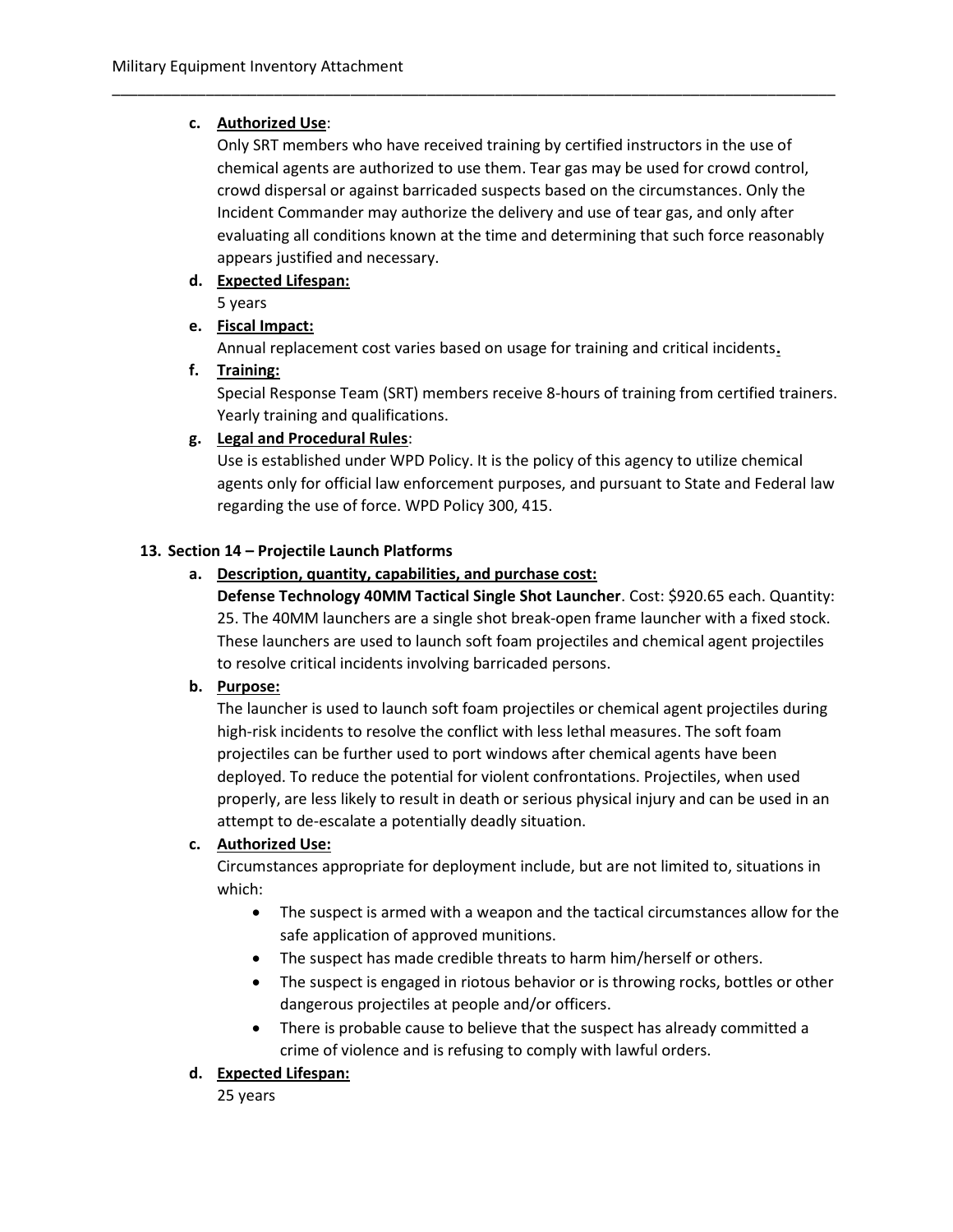## e. Fiscal Impact:

No annual maintenance. Fiscal impact would be for additional devices or replacement.

\_\_\_\_\_\_\_\_\_\_\_\_\_\_\_\_\_\_\_\_\_\_\_\_\_\_\_\_\_\_\_\_\_\_\_\_\_\_\_\_\_\_\_\_\_\_\_\_\_\_\_\_\_\_\_\_\_\_\_\_\_\_\_\_\_\_\_\_\_\_\_\_\_\_\_\_\_\_\_\_\_\_\_\_\_

## f. Training:

Patrol officers utilizing the 40mm launcher are required to attend a 4-hour certified training course.

## g. Legal and Procedural Rules:

Use is established under WPD Policy. It is the policy of this agency to utilize 40mm launchers only for official law enforcement purposes, and pursuant to State and Federal law regarding the use of force. WPD Policy 308.

## 14. Section 14 – Projectile Launch Platform and Munition (updated 4/8/22)

## a. Description, quantity, capabilities and purchase cost:

Defense Technology, Exact Impact 40 MM Standard Range Sponge Round. Cost: \$26 each. Quantity: 171. This is a point-of-aim, point-of-impact direct-fire round. This lightweight, high-speed projectile consisting of a plastic body and sponge nose that is spin stabilized via the incorporated rifling collar and the 40 mm launcher's rifled barrel. The round utilizes smokeless powder as the propellant, and therefore, have velocities that are extremely consistent.

## b. Purpose:

The launcher is used to launch soft foam projectiles during high-risk incidents to resolve the conflict with less lethal measures. The soft foam projectiles can be further used to port windows after chemical agents have been deployed. To reduce the potential for violent confrontations. Projectiles, when used properly, are less likely to result in death or serious physical injury and can be used in an attempt to de-escalate a potentially deadly situation.

## c. Authorized Use:

Circumstances appropriate for deployment include, but are not limited to, situations in which:

- The suspect is armed with a weapon and the tactical circumstances allow for the safe application of approved munitions.
- The suspect has made credible threats to harm him/herself or others.
- The suspect is engaged in riotous behavior or is throwing rocks, bottles or other dangerous projectiles at people and/or officers.
- There is probable cause to believe that the suspect has already committed a crime of violence and is refusing to comply with lawful orders.

## d. Expected Lifespan:

5 years

## e. Fiscal Impact:

Annual replacement cost varies based on usage for training and critical incidents. On average about \$200 each year.

## f. Training:

Patrol officers utilizing the 40mm launcher are required to attend a 4-hour certified training course.